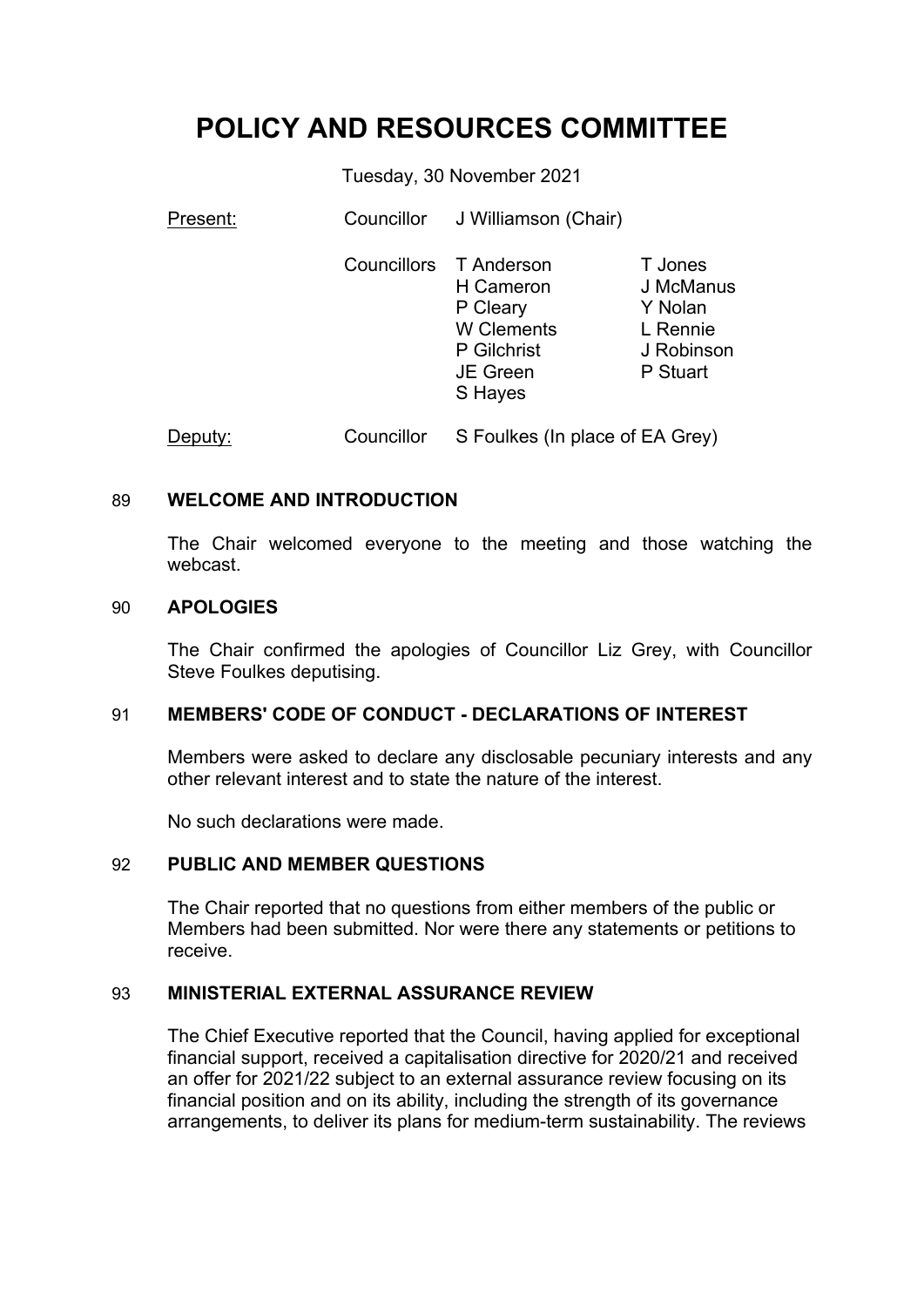were commissioned by the Government Department with the intention of it resulting in an agreed plan between the Authority and the Secretary of State to address the review's recommendations.

The Minister had written to the Council on 2 November, 2021, enclosing and publishing the two independent reports that made up the External Assurance Review. The letter asked the Council to set out in writing, within the following month, the steps it was taking in the immediate and longer term to respond to the Review and implement the recommendations.

The report highlighted the primary recommendations within the reviews and provided further details on how these would be addressed, including for:

- The development of a financial recovery plan
- Appointment of an independent panel
- A whole Council electoral scheme
- Reducing the number of committees

Responding to comments from Members both the Chief Executive and Director of Law and Governance confirmed the process by which policies, which might need to be reviewed in light of the financial recovery plan, could be undertaken. The Senior Leadership Team were already working closely with the Finance Sub-Committee on the 2022/23 budget and it was a two way process in which policies might naturally come up during these discussions or the Sub-Committee members could be asking officers to review those policies if that was what was required. The Chair and group spokespersons would be consulted on officer decisions when the relevant director considered it necessary to do so. The Director also confirmed that the delegation of decisions to officers, which was already up to £1,5m, did not affect the Constitution as it was always within the ability of a Committee to delegate further.

Councillor Phil Gilchrist spoke against the recommendations within the report and stated that he had reservations about signing the letter of response to the Government.

In response to a Member's comment the Chief Executive stated that as Head of Paid Service it was incumbent on him to encourage all political groups to work together and as Chief Executive he was seeking the co-operation of all groups to turn the organisation around.

The Chair and Members of the Committee expressed their very grave disappointment at the stance being taken by the Leader of the Liberal Democrat Group.

On a motion by the Chair, seconded by Councillor Tom Anderson, it was -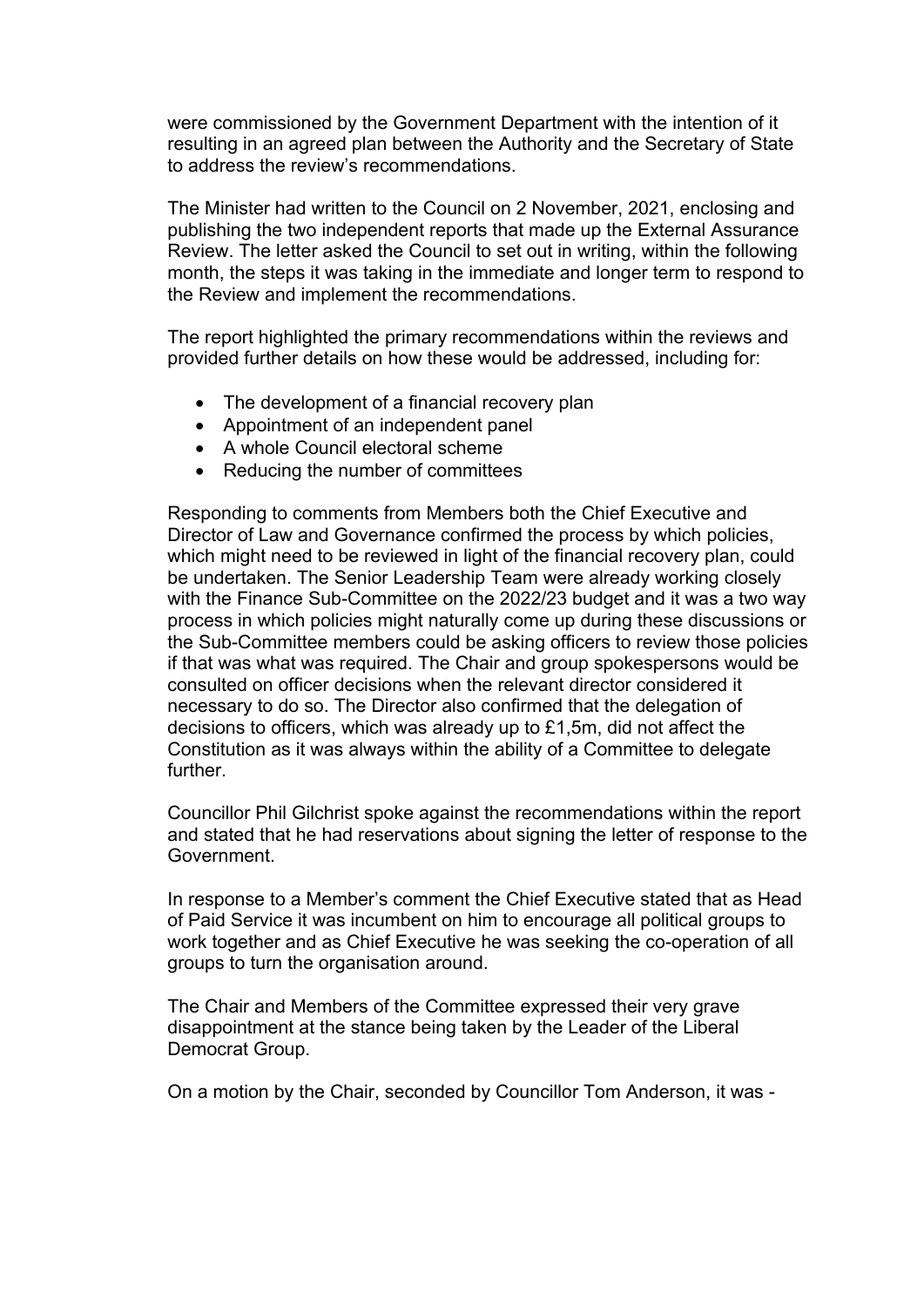**Resolved (14:1) –**

**That this Committee:**

- **(1) authorises the Chief Executive, in consultation with the Leader, to provide a written response to the Minister's letter to the Council of 2 nd November 2021 (attached as Appendix A to the report) in the terms of:**
	- **(a) acknowledging and accepting the content of the reports;**
	- **(b) developing the recommendations for implementation; and, in particular,**
	- **(c) emphasising the adoption of the recommendations concerning:**
		- **(i) development of a financial recovery plan;**
		- **(ii) appointing an independent Panel to support the Council;**
		- **(iii) moving to a whole council scheme of elections, subject to consultation, to take effect at the earliest practicable opportunity; and**
		- **(iv) review the committee system to reduce the number of committees;**
- **(2) authorises the Chief Executive to take such decisions as he considers necessary to implement the recommendations contained in the External Assurance Review (as outlined at Appendix B to the report), such decisions to be taken in consultation with the Leader and Group Leaders wherever appropriate.**
- **(3) For the remainder of the 2021/22 municipal year, agree to recommend to all policy committees that:**
	- **(a) agenda be reduced so far as is practicable to only those matters associated with the effective maintenance of statutory services, the budget, budget and financial recovery plan development and responding to the external assurance process; and**
	- **(b) all other matters, including all key and non-key decisions, be delegated to the relevant Director, in consultation with a committee's chair and group spokespersons where considered necessary.**

In response to further comments from Members, the Director of Law and Governance clarified the position with regard to possible consideration at the forthcoming Council meeting of any issues which this debate and passing of this decision had raised but emphasised that this decision had now been taken and that this would now be implemented. The Chief Executive confirmed that the letter to the Government would be sent on 1 December, 2021.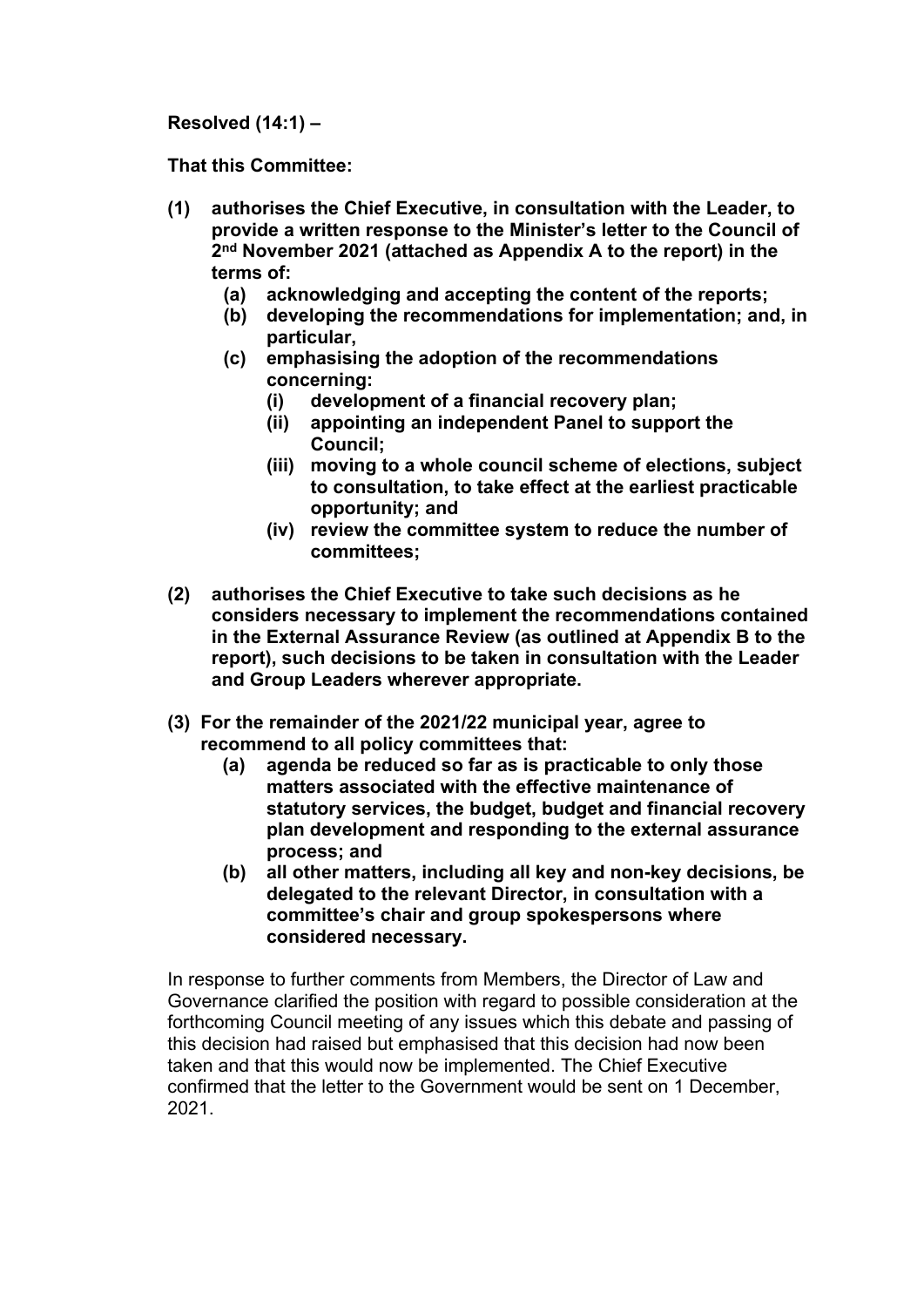The Chair, in seeking to stress the importance of the decision the Committee had just taken and why it had needed to be taken, then read out a paragraph of the letter from the Government Minister as follows:

"As such, I would ask that you set out in writing, within the next month, the steps you are taking in the immediate and longer term to respond to the Review and implement its recommendations. Any faltering in this area would be of considerable concern and could lead to a reconsideration as to whether a different approach might be appropriate to secure the improvements that are necessary."

## 94 **CONSULTATION TO CHANGE SCHEME OF ELECTIONS**

The Director of Law and Governance introduced a report which brought forward a process to enable a change to a four year, "all out" electoral cycle at the earliest opportunity following a recommendation made in the External Assurance Review of 2 November 2021, that the Council should move to implement such a change.

The earliest practicable year for a change in electoral scheme to whole council elections was considered to be 2023, which provided the Council with the ability to consult and prepare for the change and was felt to best accord with the Boundary Commission's planned review. The report detailed the steps required for such a change to take place.

It was moved by Councillor Paul Stuart and seconded by Councillor Yvonne Nolan, that –

"This Committee authorises commencement of a consultation process with a view to changing the Council's scheme for elections by thirds to a scheme for whole-council elections and that the year for elections be set for the purposes of the consultation as 2023."

It was then moved as an amendment by Councillor Tom Anderson and seconded by Councillor Lesley Rennie, that –

"This Committee authorises commencement of a consultation process with a view to changing the Council's scheme for elections by thirds to a scheme for whole-council elections and that the year for elections be set for the purposes of the consultation as 2022."

Following a considered debate on the amendment and motion, the amendment was put and lost (5:10).

The motion was then put and carried (15:0), and it was therefore –